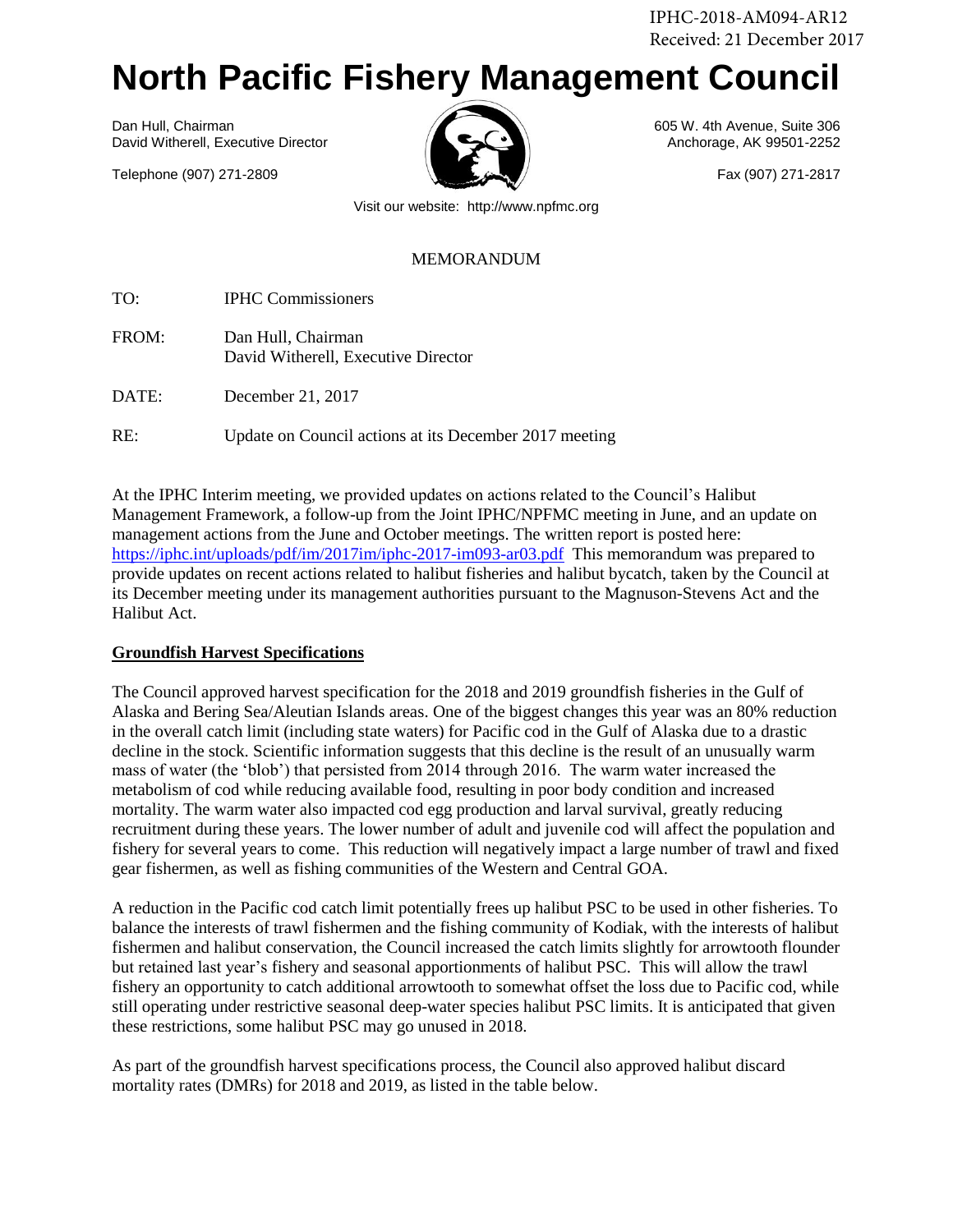| Gear              | Sector                               | Groundfish fishery | Halibut discard<br>mortality rate<br>(percent) |
|-------------------|--------------------------------------|--------------------|------------------------------------------------|
| Pelagic trawl     | Catcher vessel                       | All                | 100                                            |
|                   | Catcher/processor                    | A11                | 100                                            |
| Non-pelagic trawl | Catcher vessel                       | Rockfish Program   | 62                                             |
|                   | Catcher vessel                       | All others         | 67                                             |
|                   | Mothership and catcher/processor     | All                | 84                                             |
| Hook-and-line     | Catcher/processor                    | All                | 10                                             |
|                   | Catcher vessel                       | All                | 17                                             |
| Pot               | Catcher vessel and catcher/processor | All                |                                                |

## **Halibut charter management measures for Area 2C and 3A**

Each year, the Council makes recommendations to the IPHC on management measures for the halibut charter fisheries in Areas 2C and 3A, to keep the halibut mortality attributed to the charter fisheries from exceeding the allocations set forth in the NPFMC Catch Sharing Plan. Under the Catch Sharing Plan, the charter fishery is allocated a percentage of the combined catch limit (15.9% - 18.3% in 2C, and 14.0% - 18.9% in 3A), based on a series of tiers determined by the total combined catch limit.

The Council's Charter Halibut Management committee develops potential management measures for the next year, and these measures are analyzed by ADFG staff. The estimated halibut removals under each combination of management measures (taking into account the most recent season's data on harvest and average size fish) are compared to the catch amounts resulting from the reference spawning potential ratio (SPR) amounts produced at the IPHC interim meeting.

Although the charter allocations are not known when the Council makes its recommendations, the Council bases its recommendations on the allocations determined from the combined commercial-charter catch limits associated with maintaining the IPHC's reference level of SPR as identified in IPHC preliminary catch tables for Areas 2C and 3A. The Council recommendations may also include contingencies to accommodate IPHC adoption of higher or lower combined halibut catch limits.

In December, the Council reviewed the ADF&G analysis of proposed management measures for charter halibut fisheries in Areas 2C and 3A and recommended the following management measures for application in 2018:

## Area 2C

- If the charter fishery allocation is 0.69 million pounds: one fish per day with a reverse slot limit U35:O80. No annual limit.
- If the allocation is below 0.69 million pounds: one fish per day with a reverse slot limit U35:080. Four-fish annual limit, or if necessary to remain within the allocation, three-fish annual limit.
- If the allocation is above 0.69 million pounds: one fish per day with a reverse slot limit. Adjust the lower slot limit as allowed to remain within the allocation, upper slot limit remains O80. No annual limit.

Area 3A

• Status quo measures: two-fish daily bag limit, including one fish of any size and 28-inch maximum size limit on one fish. Four-fish annual limit, one trip per Charter Halibut Permit per day, one trip per vessel per day, Wednesdays closed all year, three Tuesdays closed between July 24 and August 7.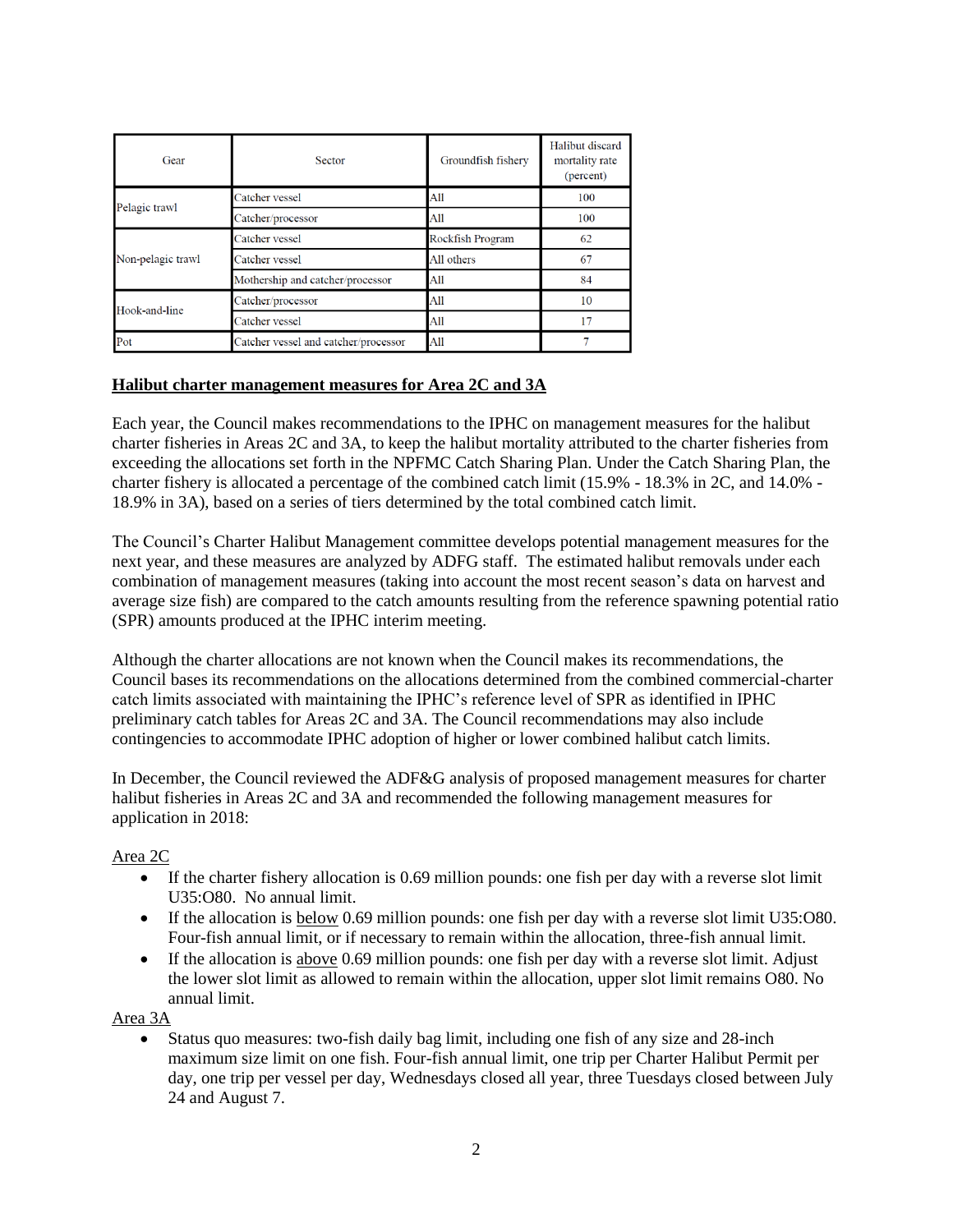- If the charter fishery allocation is 1.70 million pounds: Status quo measures plus close seven additional Tuesdays as outlined in Table 11 of the ADF&G analysis (June  $19 -$ August 21).
- If the allocation is higher or lower than 1.70 million pounds: increase or decrease Tuesday closures to remain within the allocation, as described in Table 11 in the ADF&G analysis (shown below).

|                 |                      | Percentage             |                          | Projected |
|-----------------|----------------------|------------------------|--------------------------|-----------|
| Number of       | Beginning and Ending | reduction in harvest   | <b>Projected Harvest</b> | Removals  |
| Closed Tuesdays | Dates                | relative to status quo | (no. Fish)               | (Mlb)     |
| 3 (Status quo)  | Jul 24 - Aug 07      | 0.0%                   | 136.734                  | 1.855     |
| 4               | Jul 17 - Aug 07      | $-1.3%$                | 134,986                  | 1.830     |
| 5               | Jul 17 - Aug 14      | $-2.5%$                | 133,298                  | 1.808     |
| 6               | Jul 10 - Aug 14      | $-4.1%$                | 131,068                  | 1.777     |
| 7               | Jul 03 - Aug 14      | $-5.5%$                | 129,257                  | 1.752     |
| 8               | Jul 03 - Aug 21      | $-6.4%$                | 127,977                  | 1.736     |
| 9               | Jun 26 - Aug 21      | $-7.6%$                | 126,313                  | 1.712     |
| 10              | Jun 19 - Aug 21      | $-8.8%$                | 124,686                  | 1.689     |
| 11              | Jun 19 - Aug 28      | $-9.5%$                | 123,794                  | 1.677     |
| 12              | Jun 12 - Aug 28      | $-10.4%$               | 122,449                  | 1.659     |
| 13              | Jun 05 - Aug 28      | $-11.2%$               | 121,391                  | 1.645     |
| 47 (all season) | Feb 01 - Dec 31      | $-13.2%$               | 118,749                  | 1.608     |

## **Charter Halibut Permit (CHP) Management**

#### Annual CHP Trip Limits

The Council chose to take no action at this time on a proposal to establish annual charter halibut permit (CHP) trip limit categories. The proposal was suggested because the amount of effort expended in the fishery is one of the contributing factors to the overall charter halibut harvest. Therefore, increased effort can contribute to increasingly restrictive management measures. The proposal was an attempt to reduce the level of unused and underutilized (latent) capacity in the halibut charter sector, in order to have more control over the level of effort (in terms of trips or angler-trips taken).

However, the analysis, public testimony, and further discussion highlighted that the extent of unused and underutilized CHPs makes it difficult to project and ultimately control the level of effort in the fishery. Most of the other factors that influence the amount of effort in the charter halibut sector (e.g., seasonal tourism trends, ocean and weather days, angler demand, etc.) are outside of the Council's control (expect for annual management measures), and this may impede the use of CHP trip limits as an effective input control.

While concerns were expressed about increasingly restrictive charter halibut management measures, and charter businesses' desire for more stability and personalized choice in responding to the factors influencing management measures, Council members stated this proposed tool might not be responsive to these concerns. Particularly at low levels of halibut biomass, even if the action was successful at "freezing" the level of effort the fishery, management measures could continue to become more restrictive. Thus, participants could have restrictive management measures and have the negative distributional impacts associated with diminished flexibility in the number of halibut trips they take each season.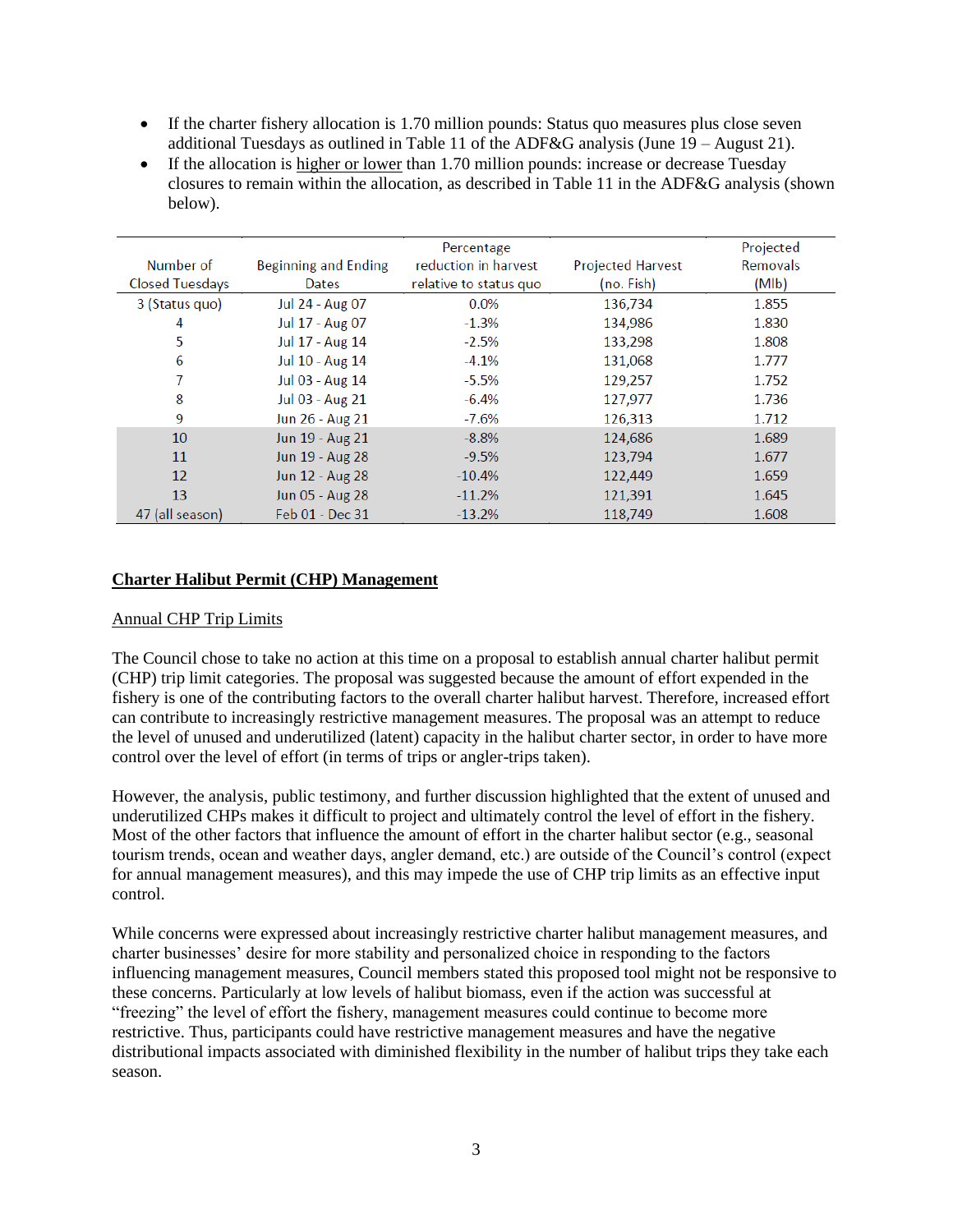Council members stated that they believed that the possibility of having more control in levels of effort, would not out-weigh the risks and potential inequities that this action would cause. For instance, the action would not be effective capping effort unless a business that wanted to increase the number of halibut trips it took in a season, could not do so. While this could might produce the benefit of relaxed management measures (relative to what they would have been with increased effort) for all operators, it would have negative distributional impacts on certain charter businesses. In particular, this would affect new entrants that have recently purchased a CHP and have not had time to build up history, those business that may have scaled back or diversified operations due to increasingly restrictive management measures and are now capped at those levels, and businesses that have had unlucky circumstances during a qualification period (e.g., unfavorable ocean and weather conditions, vessel issues, health or family concerns for captain and crew), resulting in less activity than they might have had. Thus, the Council felt the proposed action ran the risk of limiting entry and removing flexibility and business opportunity for some operations, without necessarily being able to provide businesses with stability and more personalized choice in response to the dynamic halibut resource.

## RQE Ownership Caps

The Council chose to postpone an action that considered increasing the CHP ownership caps for a future recreational quota entity (an RQE). Current Federal regulations limit individuals and entities from holding more than five CHPs (with some exceptions). The proposed action would allow an RQE to purchase and hold up to 30 percent of the CHPs in each Area 2C and Area 3A. The intent behind this action is to allow the RQE to influence effort in the charter halibut fishery by temporarily removing capacity from the charter fleet (through the purchase of CHPs) and selling it back into use in times of high halibut abundance. The Council chose to postpone this action, stating that the creation of RQEs has not yet been approved by the Secretary of Commerce, let alone having an RQE established or funded in either area. One Council member stated that while some support was expressed for this capability, he felt it unwise to dedicate resources to pursuing this change until it was at least clear that an RQE would be functional.

#### Self-guided halibut rental boats

The North Pacific Fishery Management Council received public testimony in June requesting that the Council consider ways to address data gaps in self-guided halibut sport fishing in regulatory areas 2C and 3A. Currently, some unknown number of entities are offering opportunities for clients to rent small boats to fish for halibut without a registered guide aboard. This allows the clients to harvest halibut at the unguided limit of two halibut of any size per day, rather than area-specific size and number limits set for guided anglers. Because we are unable to determine the number of entities offering self-guided fishing, or the number of vessels that are available for rent, the impact of these operations is not known.

At the December meeting, the Council identified a purpose and need statement and directed staff to develop a discussion paper further exploring an unguided rental boat registration requirement. The Council took this action in response to a preliminary report that identified concerns that the Council would need to address in order to move forward on consideration of a registry for self-guided halibut rental boats in Alaska. The purpose and need statement identifies that the Council is concerned that differences in regulations between the charter and non-charter sectors may result in increased halibut harvest in the non-charter sector, which may negatively impact other sectors. To address this, the Council intends to establish a registration requirement for vessels affiliated with charter operations, remote lodges, or businesses that require annual saltwater fishing guide licenses, and to estimate halibut catch from this segment of the sector. The discussion paper will provide focused consideration of several components of how to set up a selective registry and to whom it would apply. Registration information will help the Council determine whether additional management measures are necessary for this segment of the fishery.